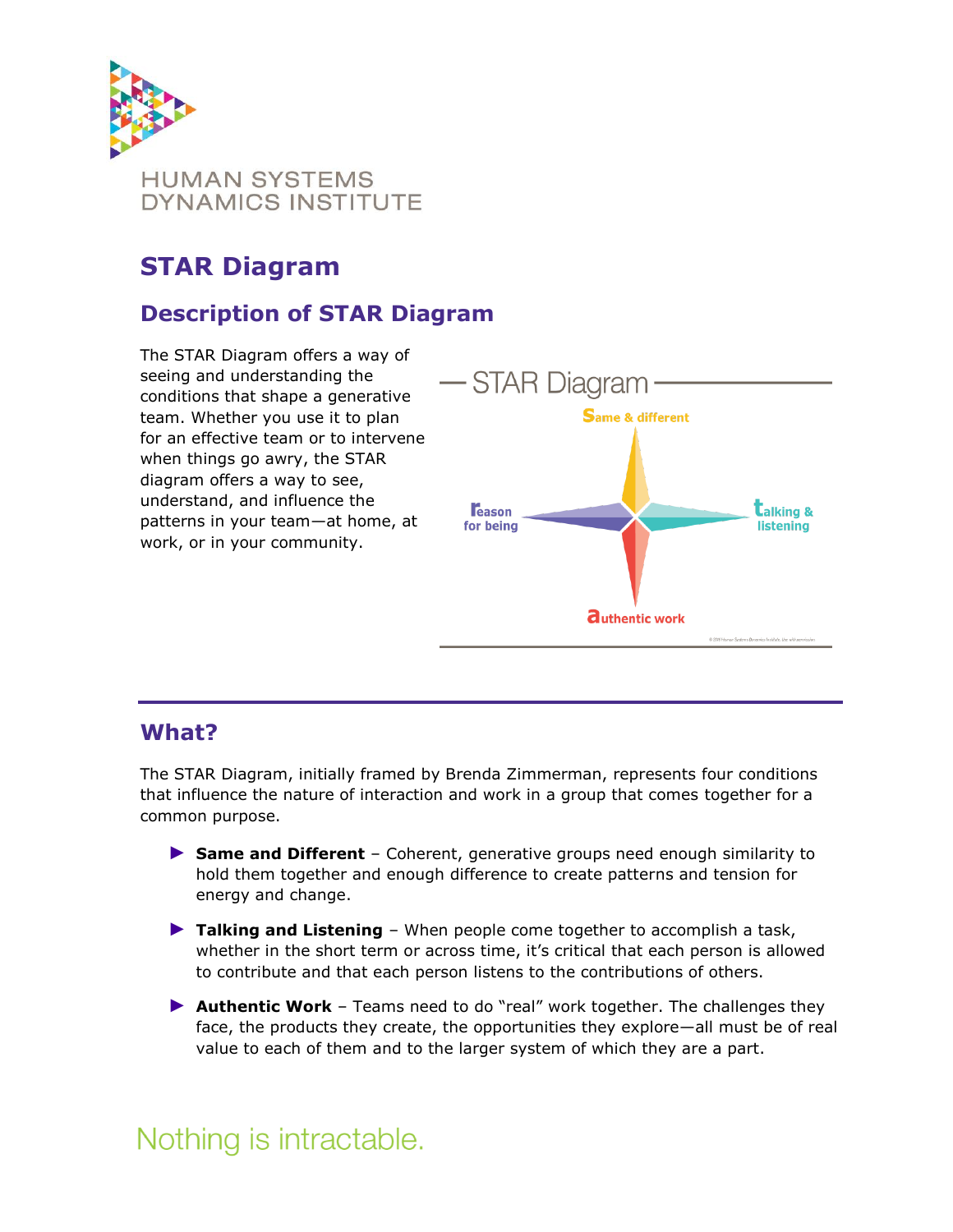► **Reason for Being** – Groups need a compelling reason for working together, both in short-term, periodic meetings, and in longer term of their overall purpose.

### **So What?**

Patterns of interaction and decision making in highly functioning, generative teams reflect a balance among all four points of the STAR. The conditions are balanced and functioning well. You can use the STAR Diagram in a number of ways.

- ► Assess current patterns to infuse energy into a team that has become stagnant or dysfunctional.
- ► Identify when a team has finished its work and is ready to sunset.
- ► Engage members of the group in understanding their own patterns and checking for balance among the conditions.
- ▶ Set shared expectations and commitments as a new team forms.

#### **Now What?**

Use the STAR Diagram when you engage with teams/groups of all kinds to ensure generative, productive engagements.

- ▶ Define the patterns you have and/or the patterns you want.
- ► Discuss implications of those patterns for the individuals engaged in that team and identify actions that can set the conditions for the patterns you want.
- ► Engage with each other to set those conditions to build a generative team.
- ▶ Assess your progress regularly and adapt as necessary.



STAR Diagram 15MAY16 Page 2 of 5

©2016.Human Systems Dynamics Institute. Use with permission.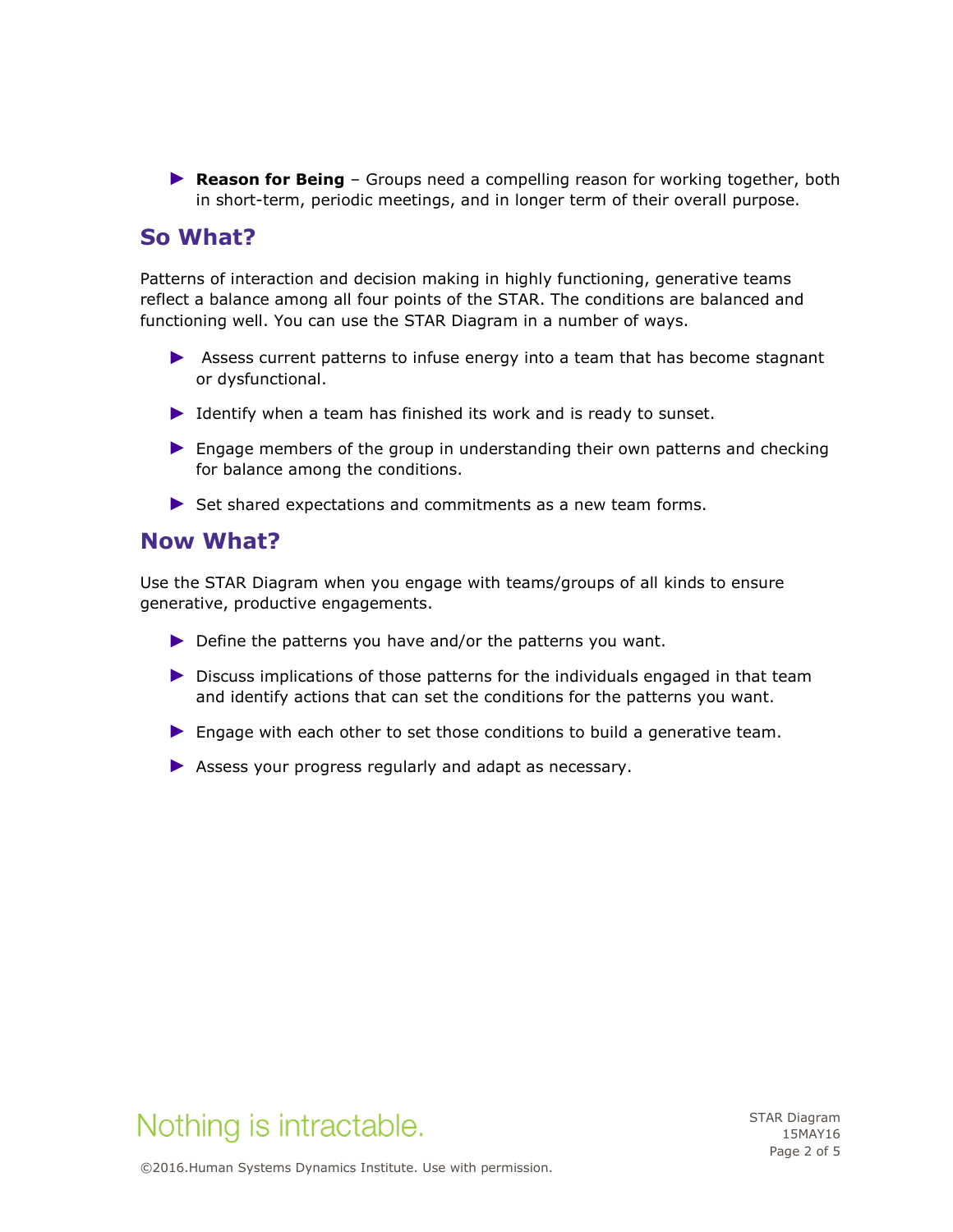

# **STAR Diagram**

## **What is the Purpose of STAR Diagram?**

The STAR Diagram, created by Brenda Zimmerman, provides a useful tool to support any group that works together toward a shared commitment or common goal. It provides guidance for groups that want to maintain generative relationships that are resilient and sustainable across the life of the team. In such a relationship, each point of the star is equal in size. When one or more point is out of balance, the group will struggle to sustain itself.



#### As a "model," the STAR Diagram

offers a visual of the four conditions that can shape patterns of resilience and adaptability in a team, and it reflects the need for balance among those conditions. Each of the conditions is necessary in its own right, and it contributes to the effectiveness of the other three. It gives you a "picture" of what a highly performing, generative team looks like, relative to these four conditions.

- ► A balance of **Same and Different** ensures a diversity of thought and perspectives as you consider your work together.
- ► A balance of **Talking and Listening** means that all perspectives have voice in the decisions and actions of the team.
- ► **Authentic Work** says that the task of the group is meaningful and important to each of the group members.
- ► **Reason for Being** means that the group is together to accomplish something more than any of them could accomplish alone.

As a "method," the STAR Diagram informs your decision making and action taking as you explore your team's performance in each of the conditions.

# Nothing is intractable.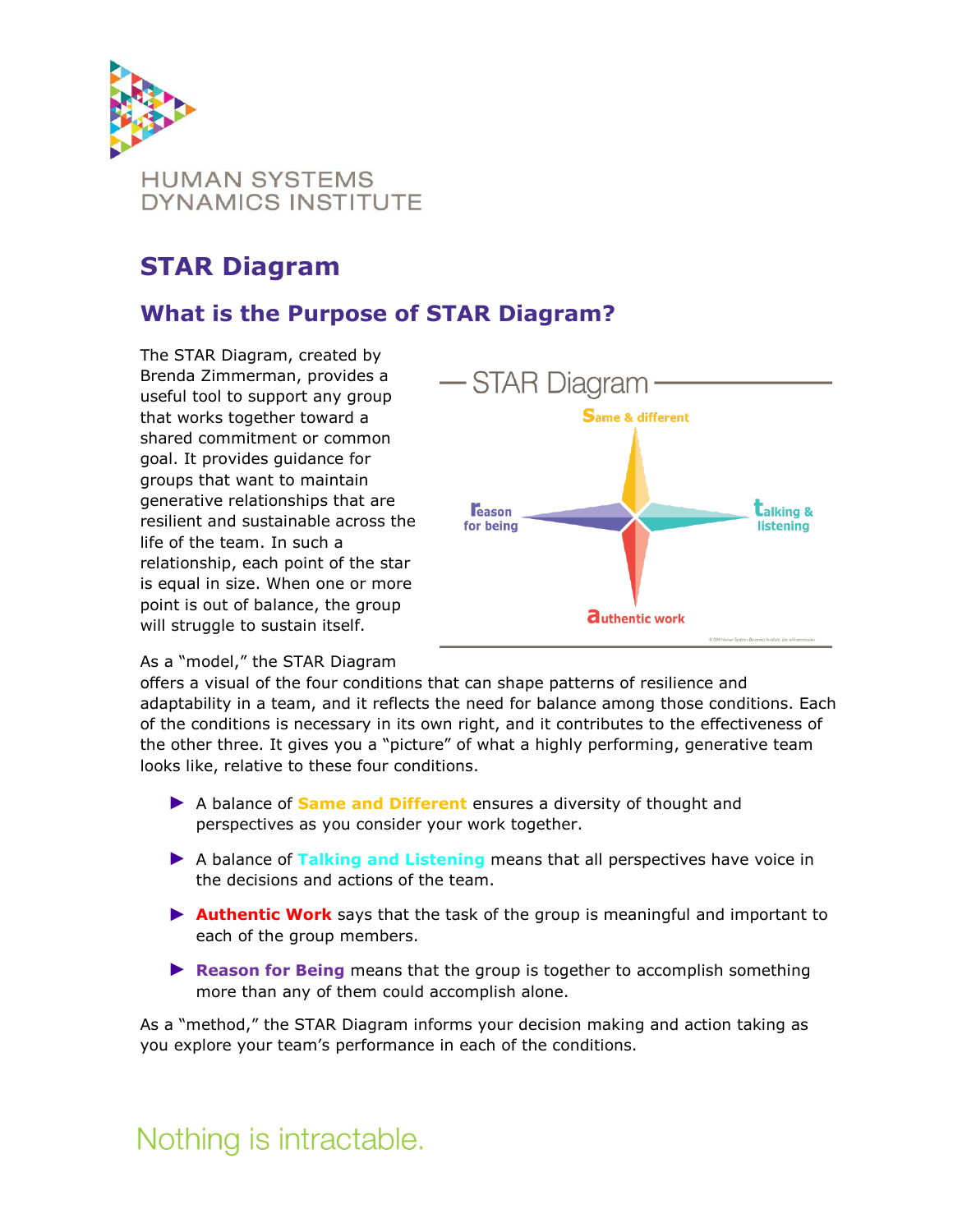#### **So What Can You Do to Use STAR Diagram?**

Given the dual purpose of the STAR Diagram, you can use it to ensure the generativity of your team. When you and your team members consider your shared performance in each of the points of the STAR, you can make judgments about where you need to shift your work together to move toward greater balance and fit. Where one of the "points" of the star falls short, you shift your interactions to bring them all back into balance. If you realize your work is complete or that there is no real reason to remain together, you dissolve the team to move on to other obligations and opportunities.

- ► **Same and Different** Any group needs a balance. When too many similarities exist, the group's self-similarity prevents it from being stimulated to do work. At the same time, when there are too many differences, activity in the system cannot settle into a pattern. As you consider the members of the team, you consider their similarities. What commitments, interests, experiences, etc., are shared or similar among them? What diversity of thought, backgrounds, perspectives, and opinions do they bring? Are they similar enough to work together effectively? Are they different enough to explore new ideas and create new directions?
- ► **Talking and Listening** Each individual needs to participate actively, even as they honor others' contributions. No one individual or group can dominate the conversation, and no individual or group can hold back, withdrawing from the work at hand. The reason for inviting diversity in the membership is to be sure that multiple perspectives are represented in decision making and action. If any of those perspectives are not granted voice in the work that must be done, there is no benefit derived from the diversity. At the same time, if group members only talk "at" each other, they don't hear the diversity of thought that could enhance their productivity or adaptability. As you participate in the work, are all perspectives given voice? Are the members of the team listening to each other, building on others' ideas and learning from each other?
- ► **Authentic Work** Group members must feel their work is important and has meaning—it has to feel authentic to them. Often teams do "busy" work because they believe they have to accomplish something together, but they don't really buy into the work they are doing or they are unable or unwilling to contribute their best work. The work can lose meaning to the group. In a *Knowledge @ Wharton* article, "Putting a Face to a Name: The Art of Motivating Employees," authors point to research that talks about real engagement that comes from the chance to make a real contribution to work that has meaning. Work is authentic to the extent that it accesses the contributions of diverse, committed perspectives.

# Nothing is intractable.

STAR Diagram 15MAY16 Page 4 of 5